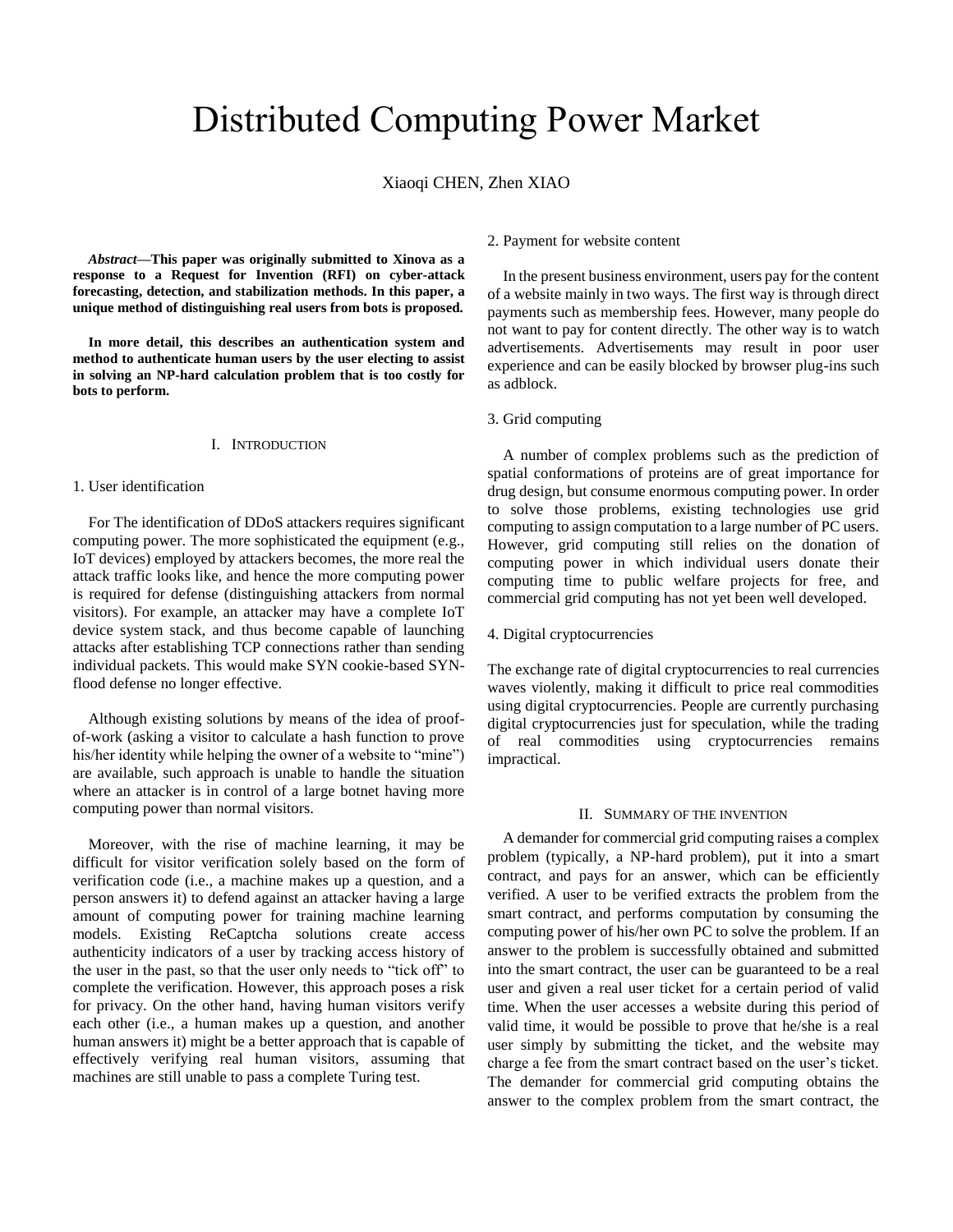website earns money from the smart contract, and the user's computer pays out its computing power while keeping browsing experience unaffected.

# III. DETAILED EXPLANATION

Existing technologies:

- As attackers are using sophisticated equipment generating attack traffic that looks like real traffic, the computing power required for defending attacks (distinguishing attackers from normal visitors) are increased, and therefore makes SYN cookie-based SYN-flood defense no longer effective.
- Visitors to a website may be disgruntled with the fact that they have to prove their identities by calculating hash functions and helping the owner of the website in mining, and thus waste their computing power.
- With the rise of machine learning, it may be difficult for visitor verification solely based on the form of verification code (i.e., a machine makes up a question, and a person answers it) to defend against an attacker having a large amount of computing power for training machine learning models.
- Existing ReCaptcha solutions create access authenticity indicators of a user by tracking access history of the user in the past. Such solutions pose a risk for privacy.

In this proposed solution:

- There is no privacy risk, and an owner of a website can profit from selling computing power of users rather than their personal information.
- Visitors' computers perform meaningful computation rather than wasting their computing power in hash mining. A company could, if appropriate, disclose to the users the motivation and value to the society of the specific computation they participated (e.g., protein folding – in the process of calculating your verification code, you are effectively helping the development of new drugs for fighting cancer).
- The payment process is diverted so that the visitors can pay for website content by proving their computing power as needed, and thereby get rid of unwanted advertising, and the content provider no longer has to directly charge each of the visitors.
- A distributed computing power market may be formed by anyone who employs the solution

# **Overview of usage scenario**

- A drug company P needs significant computing power for the prediction of spatial conformations of proteins in order to develop new drugs, and therefore buys computing power from Company A's computing power market.
- A video website W recently faces a jump in the number of visitors, and it is not yet clear whether the cause is related to a DDoS attack or real increase of users. Therefore, the video website W seeks help from Company A's computing power market.
- Company A's computing power market decomposes the computation required by drug company P into parallel computing problems and put them into a smart contract. A computer of each user visiting website W needs to compute a part of the computing problems proposed in the smart contract. The user is authorized to visit website W if a correct answer is obtained, or otherwise it is considered that the user is an attacking bot.
- In return, the user visiting website W no longer has to watch advertisements that appear before desired videos, neither does the user have to purchase a membership since the membership fee is covered by the computing power bought by the drug company P.
- The user's computer may perform computation in background while the user is watching a video on website W, or complete the computing problem at midnight when it is not in use, and thereby earn credits.

# **Overview of smart contract**

A smart contract is a computer protocol intended to digitally facilitate, verify, or enforce the negotiation or performance of a contract. Smart contracts allow the performance of credible transactions without third parties. In the present solution, a smart contract can be considered as a distributed computing task assignment program running on a digital cryptocurrency protocol. The program is able to assign computing tasks in a distributed manner, retrieve results, and automatically transfer tokens for calculating credits.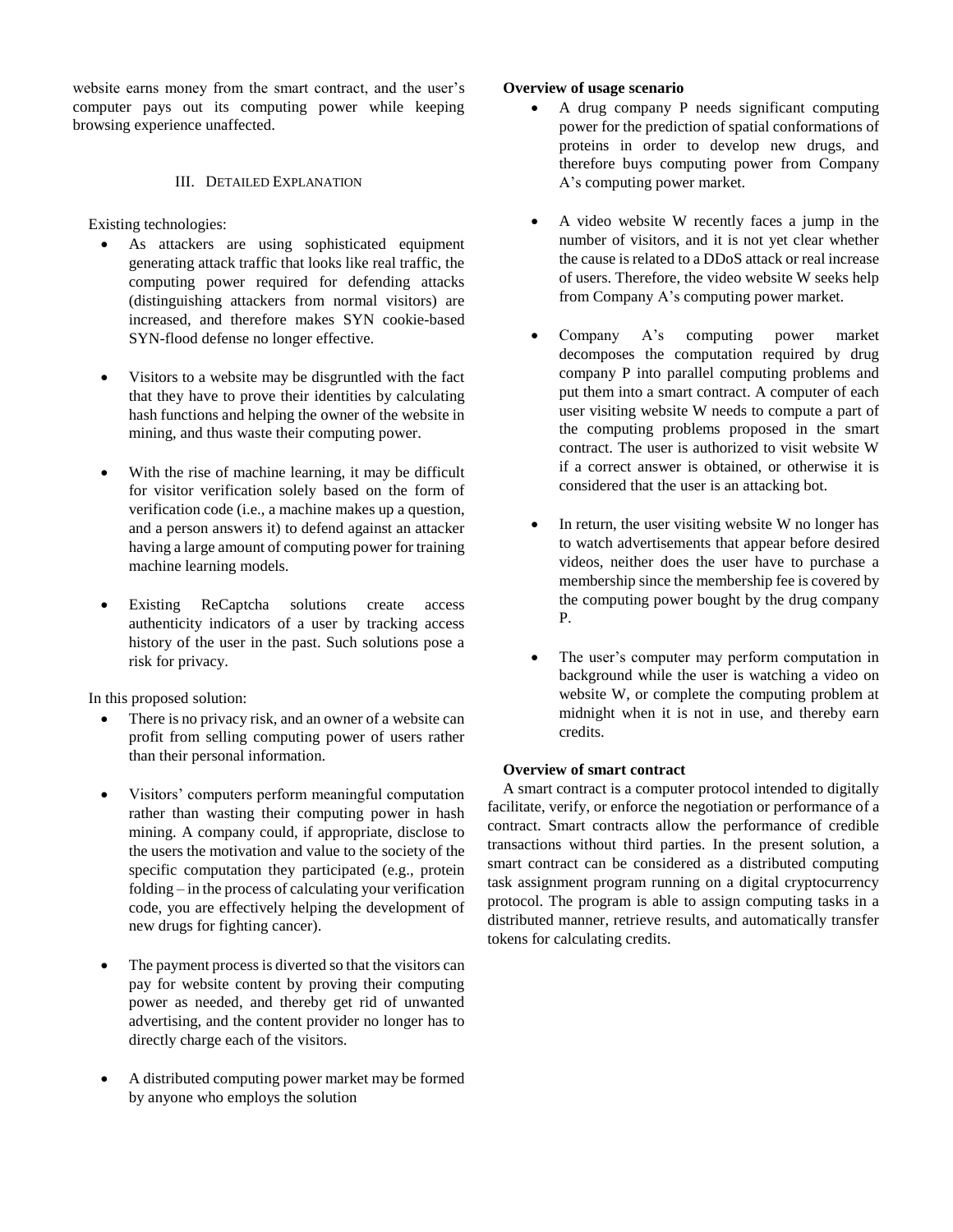#### Figure 1: Conceptual overview



#### **Design of smart contract**

- As described in the overview of usage scenario, the smart contract of the present solution carries out the following tasks: The demander for computing power, drug company P, buys tokens in cash from Company A's computing power market, and uses the tokens to obtain the right to add distributed computing problems into a problem pool.
- The smart contract extracts a set of problems from the problem pool and proposes those as challenge questions to a users' computer.
- The user's computer performs computation and returns an answer to the smart contract for verification, and the smart contract sends a certain number of credit tokens to the user's computer if the answer is correct.
- The user's computer needs to pay credit tokens to website W when the user visits website W.
- Website W may exchange the collected tokens into cash from Company A's computing power market. The language used for writing smart contracts in Ethereum (ETH) is taken as an example to partially illustrate the mechanism of the present solution.

#### **Problem pool**

A problem pool is an array of problems each being a Struct:

```Solidity

Struct Question{

String problem description or problem pointer; // describing each problem

Float[] answer array; // collected answers to problems

Bool correctness marker; // True: problem has been answered; False: problem has not yet been answered

Uint acknowledging time; // the time the problem was answered

Address question owner; // questioner who proposed the problem - entitled to extract the answer to the problem

Question[] questionList;

}

 $\ddot{\phantom{1}}$ 

- The proposed problem shall be one that has a definitive answer, such as matrix multiplication. If a problem is too complex, a URL may be recorded in the problem description from where a user client can obtain the problem in order to avoid putting too much storage load onto the smart contract.
- The proposed problem may be one that requires a human action such as marking or identification of images, or it may also be one that can be completed merely by performing background computation by the computer. The latter is preferred for improving browsing experience of the user.
- The same problem can be proposed to multiple users, and answers can be collected and recorded in the answer array. If a majority of the answers are consistent, for example, 4/5 of the users have got the same answer, the "correctness marker" = True, and the problem is deemed resolved.
- The problems in the problem pool are ordered by the times they are answered. In the case a certain number of answered problems are held in the problem pool, the questioner may take away those ones and delete them from the pool.
- When initializing the problem pool, a portion of the problems put into the pool must have their corresponding correct answers.

#### **Questioner**

The questioner needs to pay Company A to add new problems into the problem pool. In doing so, payment recorded in the smart contract can be made directly with digital cryptocurrencies, or it can be coins internally used in the smart contract as a voucher for collecting payment from the questioner to avoid the issue of exchange rate fluctuation in the direct use of digital cryptocurrencies.

The questioner may extract answers to the problems it proposed.

``` Solidity

- Function AddQuestion(Address Questioner, Question specific problem) { questionList += specific problem }
- Function Extract\_Answer(Address Questioner) returns (Question) { If total number of correctness markers in questionList>threshold{ For problems in questionList {